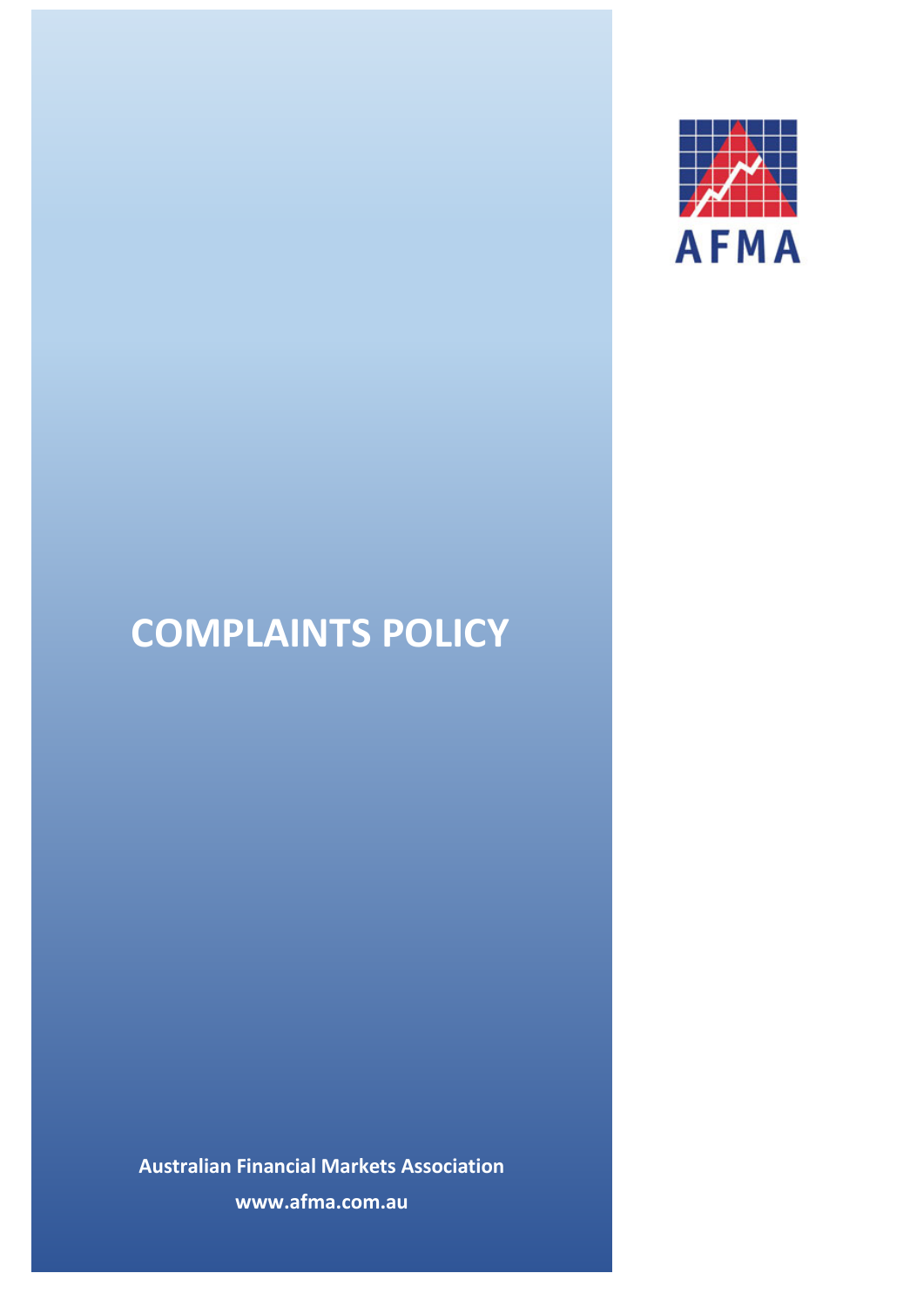# **Complaints Policy**

*Version 2.2 April 2016*

# **Australian Financial Markets Association**

*This Policy is distributed on the condition and understanding that AFMA is not engaged in providing any legal, accounting or other professional advice or services.*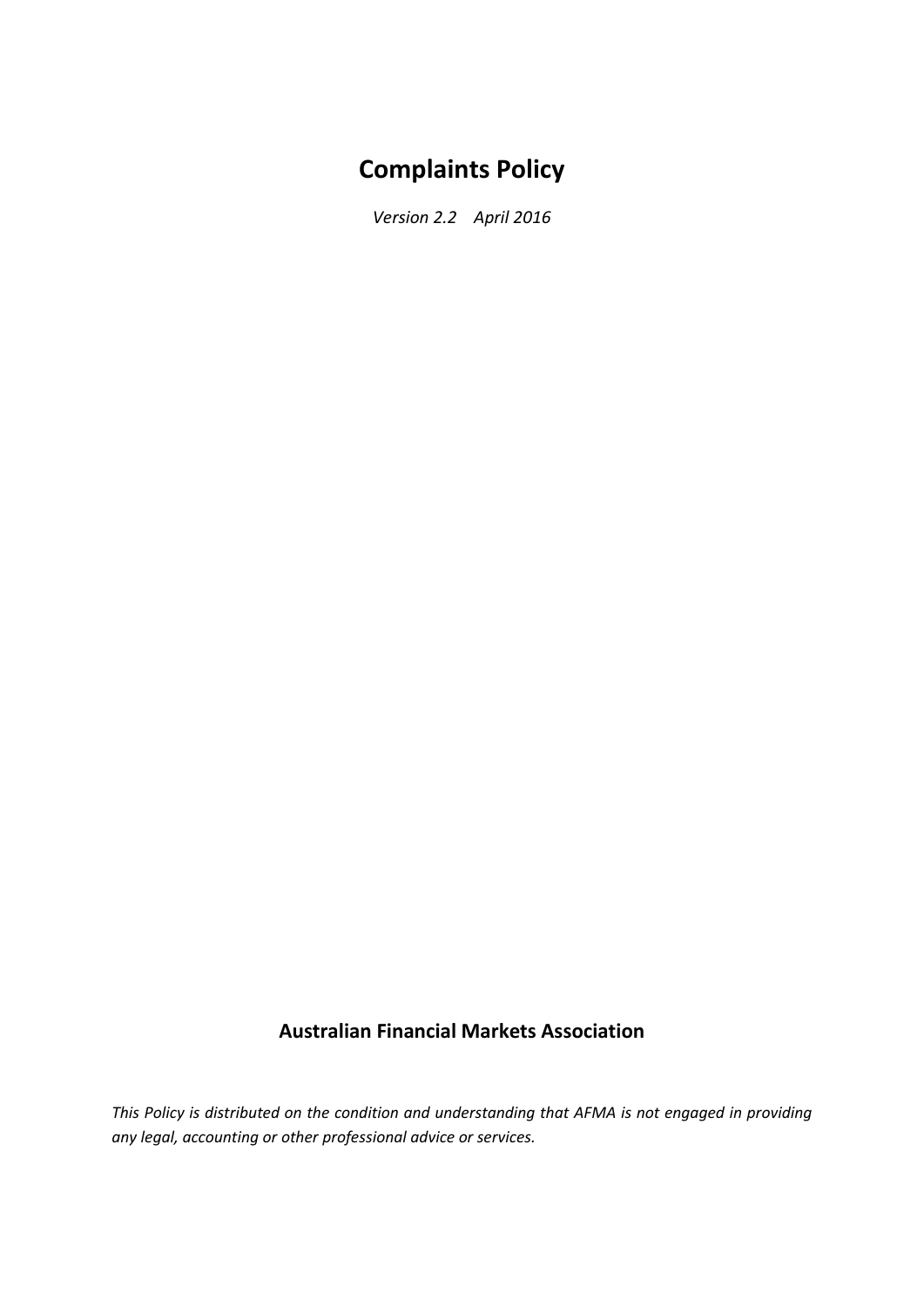# 1. WHAT THIS POLICY IS ABOUT

The Australian Financial Markets Association (AFMA) is the leading industry association promoting efficiency, integrity and professionalism in Australia's financial markets and provides leadership in advancing the interests of all market participants. AFMA represents over 130 financial market participants, including Australian and international banks, leading brokers, securities companies, state government treasury corporations, fund managers, traders in electricity and other specialised markets and industry service providers.

AFMA promotes best practice in financial markets and provides support and services to members to this end. The reputation of AFMA as an organisation and the industry we represent is of importance to us and the wider community.

We work with our members to promote best practice in, and the continued development of, Australia's financial markets, including through:

- **Market conventions** The development and maintenance of a range of market conventions and standardised documentation to facilitate the efficient operation of Australia's over-thecounter (OTC) markets
- **Guidelines** The development and promotion of industry guidelines
- **Policy advocacy** The representation of members in market development and regulatory issues
- **Data** The provision of benchmark rates, including the Bank Bill Swap (BBSW) Benchmark Rate
- **Professional accreditation** The provision of accreditation services to financial market professionals through an education program offering diploma level professional accreditation.

As an industry association working in the area of financial markets we may receive complaints from the community on a broad range of topics, which may not necessarily relate to our activities or services but rather to a wide spectrum of activities in the community.

Students of AFMA's accreditation and education programs have access to AFMA's *Complaints and Grievance Policy*; therefore, this Complaints Policy directs complaints received by AFMA in relation to our education and accreditation products and services to this separate policy document.

This Policy covers complaints made about AFMA's activities and services only. This means we do not act on behalf of individuals or businesses to resolve their complaints with our member organisations or third parties. Our member organisations have their own complaints handling policies and procedures to address complaints made against their products and services. There may be circumstances where complaints may be directed to regulators.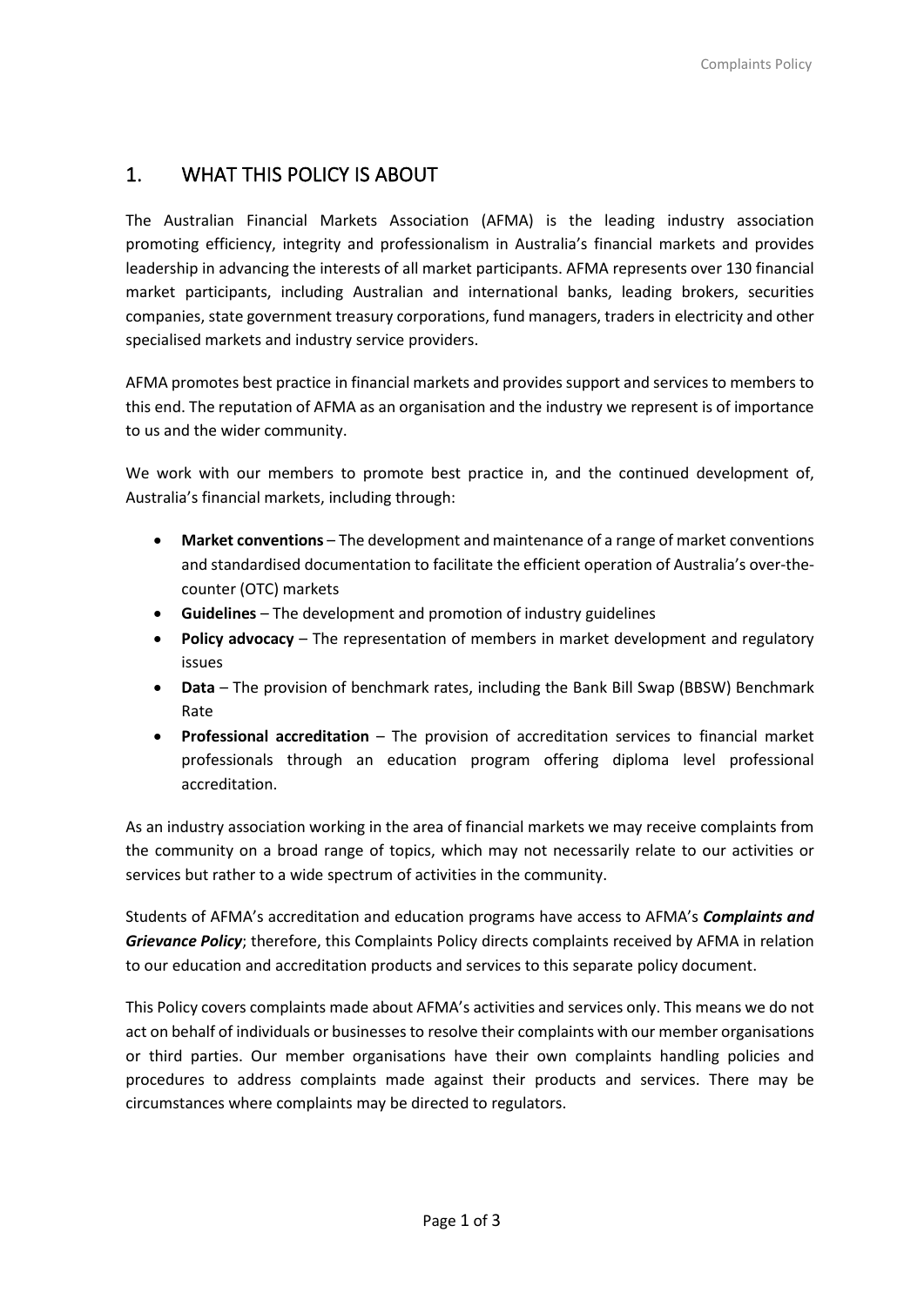It also means we do not make determinations on whether a breach of the legislation has occurred, or provide individuals or businesses with legal advice. If we are unable to help you, we may refer you to another agency to assist you to resolve your complaint.

Complaints made by way of negative feedback, which may not require a resolution or formal followup, are not covered by this Policy. General policy matters and requests handled by AFMA in the course of its day-to-day work will not be considered to be complaints for the purpose of this Policy, unless that is the stated intention of the complainant.

### 2. How to Make a Complaint

#### 2.1. Where to make a complaint

Where a complaint is about a particular AFMA activity or service the complaint should be directed to the Complaints Officer the contact details for which are:

Complaints Officer Australian Financial Markets Association GPO Box 3655 Sydney NSW 2001 Telephone: 02 9776 7900 Email: [complaints@afma.com.au](mailto:complaints@afma.com.au)

#### 2.2. What we need from you

To enable us to provide you with an adequate response when you make a complaint, we ask that you:

- consider accessing information and publications on our website before contacting us;
- give us accurate and complete information and where possible supporting documentation, including:
	- your name, position and contact details;
	- your relationship with AFMA;
	- your contact person within AFMA (if applicable);
	- the nature of your complaint; and
	- respond to us within agreed timeframes.

#### 2.3. Our response to you

Upon receiving a complaint, our Complaints Officer will review and record the complaint in the Complaints Register. If the compliant is received through another AFMA staff member they will refer it to the Complaints Officer.

The Complaints Officer will then determine whether AFMA is the appropriate organisation to deal with the complaint. We are committed to acknowledging all complaints and informing complainants